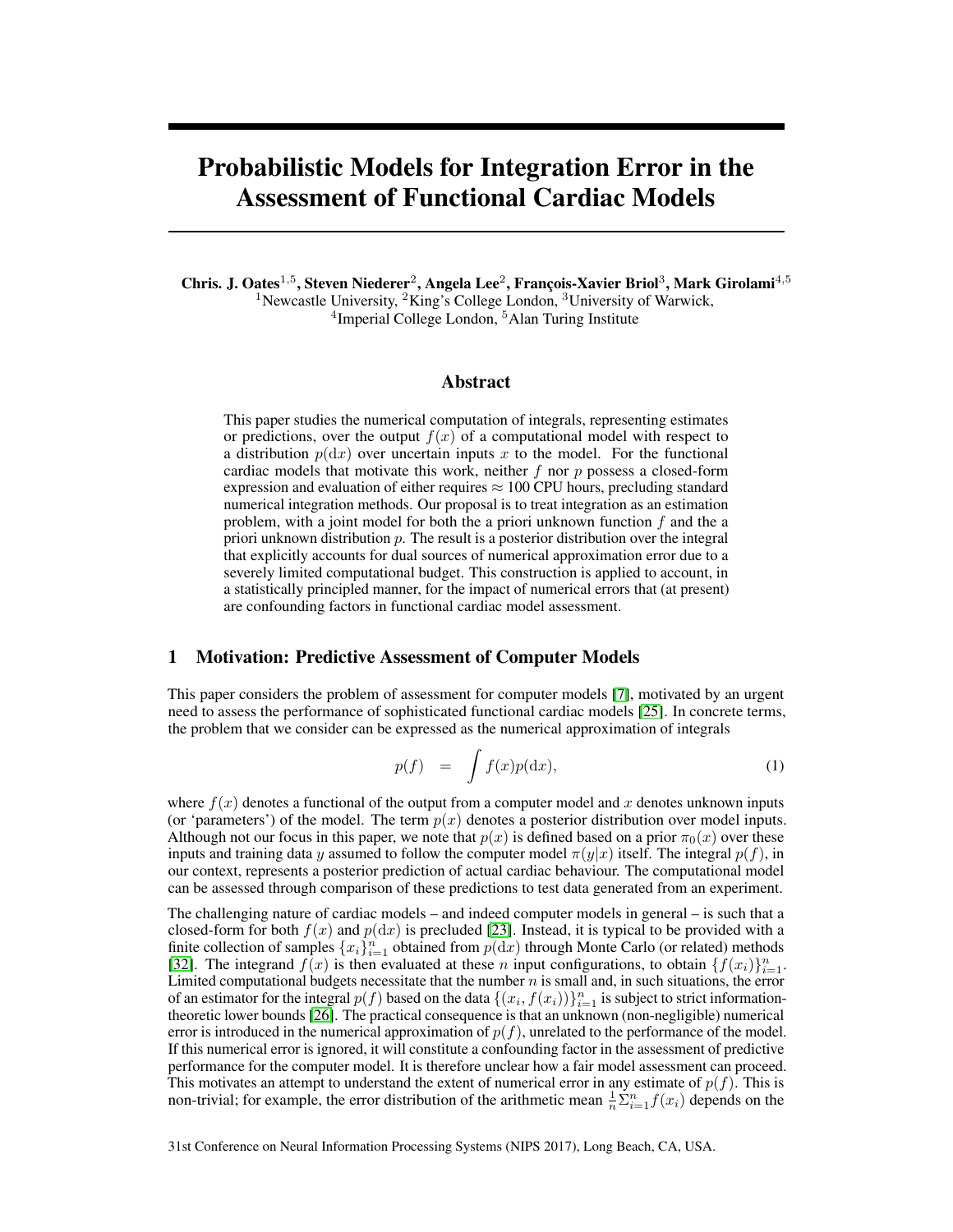unknown f and p, and attempts to estimate this distribution solely from data, e.g. via a bootstrap or a central limit approximation, *cannot succeed* in general when the number of samples  $n$  is small [27].

Our first contribution, in this paper, is to argue that approximation of  $p(f)$  from samples  $\{x_i\}_{i=1}^n$ and function evaluations  $\{f(x_i)\}_{i=1}^n$  can be cast as an estimation task. Our second contribution is to derive a posterior distribution over the unknown value  $p(f)$  of the integral. This distribution provides an interpretable quantification of the extent of numerical integration error that can be reasoned with and propagated through subsequent model assessment. Our third contribution is to establish theoretical properties of the proposed method. The method we present falls within the framework of *Probabilistic Numerics* and our work can be seen as a contribution to this emerging area [16, 5]. In particular, the method proposed is reminiscent of *Bayesian Quadrature* (BQ) [9, 28, 29, 15]. In BQ, a Gaussian prior measure is placed on the unknown function  $f$  and is updated to a posterior when conditioned on the information  $\{(x_i, f(x_i))\}_{i=1}^n$ . This induces both a prior and a posterior over the value of  $p(f)$  as push-forward measures under the projection operator  $f \mapsto p(f)$ . Since its introduction, several authors have related BQ to other methods such as the 'herding' approach from machine learning [17, 3], random feature approximations used in kernel methods [1], classical quadrature rules [33] and Quasi Monte Carlo (QMC) methods [4]. Most recently, [21] extended theoretical results for BQ to misspecified prior models, and [22] who provided efficient matrix algebraic methods for the implementation of BQ. However, as an important point of distinction, notice that BQ pre-supposes  $p(dx)$  is known in closed-form - it does not apply in situations where  $p(\text{d}x)$  is instead sampled. In this latter case  $p(\text{d}x)$  will be called an *intractable* distribution and, for model assessment, this scenario is typical.

To extend BQ to intractable distributions, this paper proposes to use a Dirichlet process mixture prior to estimate the unknown distribution  $p(\mathrm{d}x)$  from Monte Carlo samples  $\{x_i\}_{i=1}^n$  [12]. It will be demonstrated that this leads to a simple expression for the closed-form terms which are required to implement the usual BQ. The overall method, called *Dirichlet process mixture Bayesian quadrature* (DPMBQ), constructs a (univariate) distribution over the unknown integral  $p(f)$  that can be exploited to tease apart the intrinsic performance of a model from numerical integration error in model assessment. Note that BQ was used to estimate marginal likelihood in e.g. [30]. The present problem is distinct, in that we focus on predictive performance (of posterior expectations) rather than marginal likelihood, and its solution demands a correspondingly different methodological development.

On the computational front, DPMBQ costs  $O(n^3)$ . However, this cost is de-coupled from the often orders-of-magnitude larger costs involved in both evaluation of  $f(x)$  and  $p(dx)$ , which form the main computational bottleneck. Indeed, in the modern computational cardiac models that motivate this research, the  $\approx 100$  CPU hour time required for a single simulation limits the number n of available samples to  $\approx 10^3$  [25]. At this scale, numerical integration error cannot be neglected in model assessment. This raises challenges when making assessments or comparisons between models, since the intrinsic performance of models cannot be separated from numerical error that is introduced into the assessment. Moreover, there is an urgent ethical imperative that the clinical translation of such models is accompanied with a detailed quantification of the unknown numerical error component in model assessment. Our contribution explicitly demonstrates how this might be achieved.

The remainder of the paper proceeds as follows: In Section 2.1 we first recall the usual BQ method, then in Section 2.2 we present and analyse our novel DPMBQ method. Proofs of theoretical results are contained in the electronic supplement. Empirical results are presented in Section 3 and the paper concludes with a discussion in Section 4.

## 2 Probabilistic Models for Numerical Integration Error

Consider a domain  $\Omega \subseteq \mathbb{R}^d$ , together with a distribution  $p(\mathrm{d}x)$  on  $\Omega$ . As in Eqn. 1,  $p(f)$  will be used to denote the integral of the argument f with respect to the distribution  $p(dx)$ . All integrands are assumed to be (measurable) functions  $f : \Omega \to \mathbb{R}$  such that the integral  $p(f)$  is well-defined. To begin, we recall details for the BQ method when  $p(dx)$  is known in closed-form [9, 28]:

### 2.1 Probabilistic Integration for Tractable Distributions (BQ)

In standard BQ [9, 28], a Gaussian Process (GP) prior  $f \sim GP(m, k)$  is assigned to the integrand f, with mean function  $m : \Omega \to \mathbb{R}$  and covariance function  $k : \Omega \times \Omega \to \mathbb{R}$  [see 31, for further details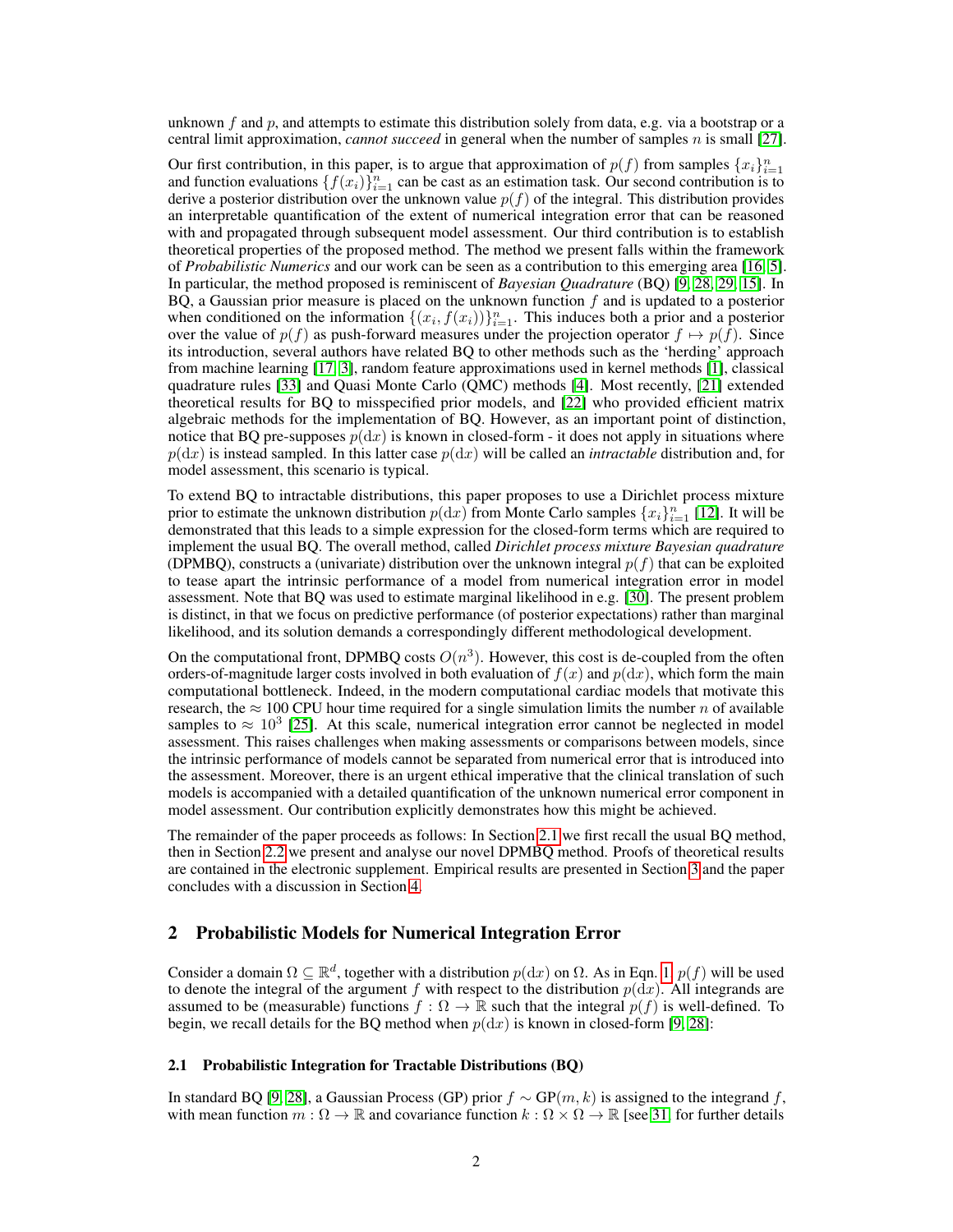on GPs]. The implied prior over the integral  $p(f)$  is then the push-forward of the GP prior through the projection  $f \mapsto p(f)$ :

$$
p(f) \sim \mathcal{N}(p(m), p \otimes p(k))
$$

where  $p \otimes p : \Omega \times \Omega \to \mathbb{R}$  is the measure formed by independent products of  $p(\mathrm{d}x)$  and  $p(\mathrm{d}x')$ , so that under our notational convention the so-called *initial error*  $p \otimes p(k)$  is equal to  $\iint k(x, x')p(\mathrm{d}x)p(\mathrm{d}x')$ . Next, the GP is conditioned on the information in  $\{(x_i, f(x_i))\}_{i=1}^n$ . The conditional GP takes a conjugate form  $f|X, f(X) \sim GP(m_n, k_n)$ , where we have written  $X = (x_1, \ldots, x_n)$ ,  $f(X) =$  $(f(x_1),..., f(x_n))^{\top}$ . Formulae for the mean function  $m_n : \Omega \to \mathbb{R}$  and covariance function  $k_n : \Omega \times \Omega \to \mathbb{R}$  are standard can be found in [31, Eqns. 2.23, 2.24]. The BQ posterior over  $p(f)$  is the push forward of the GP posterior:

$$
p(f) | X, f(X) \sim \mathcal{N}(p(m_n), p \otimes p(k_n))
$$
\n(2)

Formulae for  $p(m_n)$  and  $p \otimes p(k_n)$  were derived in [28]:

$$
p(m_n) = f(X)^{\top} k(X, X)^{-1} \mu(X)
$$
\n(3)

$$
p \otimes p(k_n) = p \otimes p(k) - \mu(X)^\top k(X,X)^{-1} \mu(X) \tag{4}
$$

where  $k(X, X)$  is the  $n \times n$  matrix with  $(i, j)$ th entry  $k(x_i, x_j)$  and  $\mu(X)$  is the  $n \times 1$  vector with ith entry  $\mu(x_i)$  where the function  $\mu$  is called the *kernel mean* or *kernel embedding* [see e.g. 35]:

$$
\mu(x) = \int k(x, x')p(\mathrm{d}x')\tag{5}
$$

Computation of the kernel mean and the initial error each requires that  $p(dx)$  is known in general. The posterior in Eqn. 2 was studied in [4], where rates of posterior contraction were established under further assumptions on the smoothness of the covariance function  $k$  and the smoothness of the integrand. Note that the matrix inverse of  $k(X, X)$  incurs a (naive) computational cost of  $O(n^3)$ ; however this cost is *post-hoc* and decoupled from (more expensive) computation that involves the computer model. Sparse or approximate GP methods could also be used.

#### 2.2 Probabilistic Integration for Intractable Distributions

The dependence of Eqns. 3 and 4 on both the kernel mean and the initial error means that BQ cannot be used for intractable  $p(dx)$  in general. To address this we construct a second non-parametric model for the unknown  $p(dx)$ , presented next.

Dirichlet Process Mixture Model Consider an infinite mixture model

$$
p(\mathrm{d}x) = \int \psi(\mathrm{d}x; \phi) P(\mathrm{d}\phi),\tag{6}
$$

where  $\psi : \Omega \times \Phi \to [0, \infty)$  is such that  $\psi(\cdot; \phi)$  is a distribution on  $\Omega$  with parameter  $\phi \in \Phi$  and P is a mixing distribution defined on  $\Phi$ . In this paper, each data point  $x_i$  is modelled as an independent draw from  $p(\mathrm{d}x)$  and is associated with a latent variable  $\phi_i \in \Phi$  according to the generative process of Eqn. 6. i.e.  $x_i \sim \psi(\cdot; \phi_i)$ . To limit scope, the extension to correlated  $x_i$  is reserved for future work.

The Dirichlet process (DP) is the natural conjugate prior for non-parametric discrete distributions [12]. Here we endow  $P(d\phi)$  with a DP prior  $P \sim DP(\alpha, P_b)$ , where  $\alpha > 0$  is a concentration parameter and  $P_b(d\phi)$  is a base distribution over  $\Phi$ . The base distribution  $P_b$  coincides with the prior expectation  $\mathbb{E}[P(\mathrm{d}\phi)] = P_b(\mathrm{d}\phi)$ , while  $\alpha$  determines the spread of the prior about  $P_b$ . The DP is characterised by the property that, for any finite partition  $\Phi = \Phi_1 \cup \cdots \cup \Phi_m$ , it holds that  $(P(\Phi_1), \ldots, P(\Phi_m)) \sim \text{Dir}(\alpha P_b(\Phi_1), \ldots, \alpha P_b(\Phi_m))$  where  $P(S)$  denotes the measure of the set  $S \subseteq \Phi$ . For  $\alpha \to 0$ , the DP is supported on the set of atomic distributions, while for  $\alpha \to \infty$ , the DP converges to an atom on the base distribution. This overall approach is called a DP *mixture* (DPM) model [13].

For a random variable Z, the notation  $[Z]$  will be used as shorthand to denote the density function of Z. It will be helpful to note that for  $\phi_i \sim P$  independent, writing  $\phi_{1:n} = (\phi_1, \dots, \phi_n)$ , standard conjugate results for DPs lead to the conditional

$$
P | \phi_{1:n} \sim \text{DP}\Big(\alpha + n, \frac{\alpha}{\alpha + n}P_b + \frac{1}{\alpha + n}\sum_{i=1}^n \delta_{\phi_i}\Big)
$$

where  $\delta_{\phi_i}(\text{d}\phi)$  is an atomic distribution centred at the location  $\phi_i$  of the *i*th sample in  $\phi_{1:n}$ . In turn, this induces a conditional  $\left[dp\right|\phi_{1:n}\right]$  for the unknown distribution  $p(dx)$  through Eqn. 6.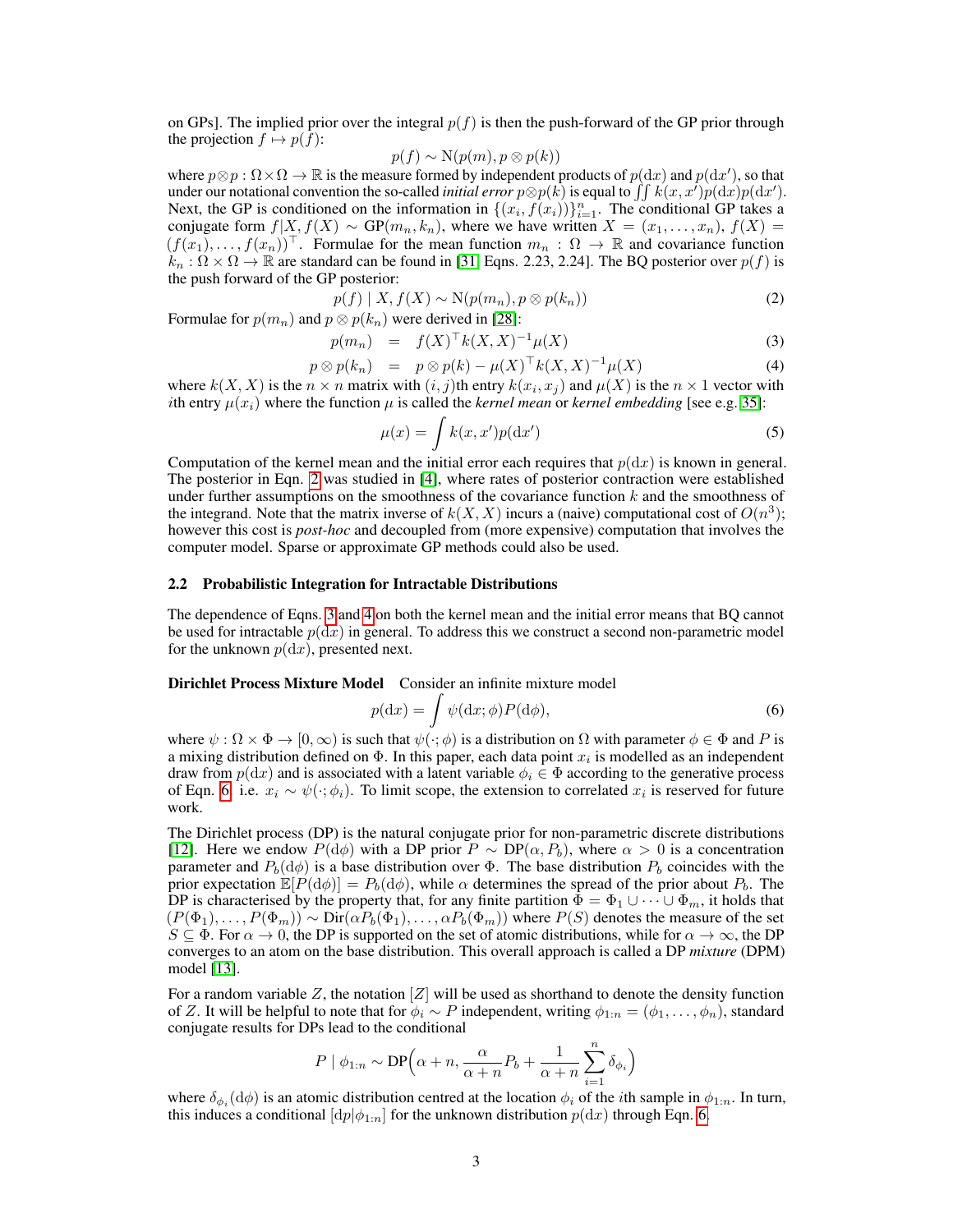Kernel Means via Stick Breaking The *stick breaking* characterisation can be used to draw from the conditional DP [34]. A generic draw from  $[P|\phi_{1:n}]$  can be characterised as

$$
P(\mathrm{d}\phi) = \sum_{j=1}^{\infty} w_j \delta_{\varphi_j}(\mathrm{d}\phi), \qquad w_j = \beta_j \prod_{j'=1}^{j-1} (1 - \beta_{j'}) \tag{7}
$$

where randomness enters through the  $\varphi_i$  and  $\beta_i$  as follows:

$$
\varphi_j \overset{\text{iid}}{\sim} \frac{\alpha}{\alpha+n} P_b + \frac{1}{\alpha+n} \sum_{i=1}^n \delta_{\phi_i}, \qquad \beta_j \overset{\text{iid}}{\sim} \mathrm{Beta}(1,\alpha+n)
$$

In practice the sum in Eqn. 7 may be truncated at a large finite number of terms,  $N$ , with negligible truncation error, since weights  $w_i$  vanish at a geometric rate [18]. The truncated DP has been shown to provide accurate approximation of integrals with respect to the original DP [19]. For a realisation  $P(\mathrm{d}\phi)$  from Eqn. 7, observe that the induced distribution  $p(\mathrm{d}x)$  over  $\Omega$  is

$$
p(\mathrm{d}x) = \sum_{j=1}^{\infty} w_j \psi(\mathrm{d}x; \varphi_j). \tag{8}
$$

Thus we have an alternative characterisation of  $[p] \phi_{1:n}$ .

Our key insight is that one can take  $\psi$  and k to be a conjugate pair, such that both the kernel mean  $\mu(x)$  and the initial error  $p \otimes p(k)$  will be available in an explicit form for the distribution in Eqn. 8 [see Table 1 in 4, for a list of conjugate pairs]. For instance, in the one-dimensional case, consider  $\varphi = (\varphi_1, \varphi_2)$  and  $\psi(\mathrm{d}x; \varphi) = \mathcal{N}(\mathrm{d}x; \varphi_1, \varphi_2)$  for some location and scale parameters  $\varphi_1$  and  $\varphi_2$ . Then for the Gaussian kernel  $k(x, x') = \zeta \exp(-(x - x')^2/2\lambda^2)$ , the kernel mean becomes

$$
\mu(x) = \sum_{j=1}^{\infty} \frac{\zeta \lambda w_j}{(\lambda^2 + \varphi_{j,2})^{1/2}} \exp\left(-\frac{(x - \varphi_{j,1})^2}{2(\lambda^2 + \varphi_{j,2})}\right)
$$
(9)

and the initial variance can be expressed as

$$
p \otimes p(k) = \sum_{j=1}^{\infty} \sum_{j'=1}^{\infty} \frac{\zeta \lambda w_j w_{j'}}{(\lambda^2 + \varphi_{j,2} + \varphi_{j',2})^{1/2}} \exp\Big(-\frac{(\varphi_{j,1} - \varphi_{j',1})^2}{2(\lambda^2 + \varphi_{j,2} + \varphi_{j',2})}\Big). \tag{10}
$$

Similar calculations for the multi-dimensional case are straight-forward and provided in the Supplemental Information.

**The Proposed Model** To put this all together, let  $\theta$  denote all hyper-parameters that (a) define the GP prior mean and covariance function, denoted  $m_\theta$  and  $k_\theta$  below, and (b) define the DP prior, such as  $\alpha$  and the base distribution  $P_b$ . It is assumed that  $\theta \in \Theta$  for some specified set  $\Theta$ . The marginal posterior distribution for  $p(f)$  in the DPMBQ model is defined as

$$
[p(f) | X, f(X)] = \iint [p(f) | X, f(X), p, \theta] [dp | X, \theta] [d\theta]. \tag{11}
$$

The first term in the integral is BQ for a fixed distribution  $p(dx)$ . The second term represents the DPM model for the unknown  $p(\text{d}x)$ , while the third term  $\text{d}\theta$  represents a hyper-prior distribution over  $\theta \in \Theta$ . The DPMBQ distribution in Eqn. 11 does not admit a closed-form expression. However, it is straight-forward to sample from this distribution without recourse to  $f(x)$  or  $p(dx)$ . In particular, the second term can be accessed through the law of total probabilities:

$$
[dp | X, \theta] = \int [dp | \phi_{1:n}] [\phi_{1:n} | X, \theta] d\phi_{1:n}
$$

where the first term  $\left[\mathrm{d}p \mid \phi_{1:n}\right]$  is the stick-breaking construction and the term  $\left[\phi_{1:n} \mid X, \theta\right]$  can be targeted with a Gibbs sampler. Full details of the procedure we used to sample from Eqn. 11, which is de-coupled from the much larger costs associated with the computer model, are provided in the Supplemental Information.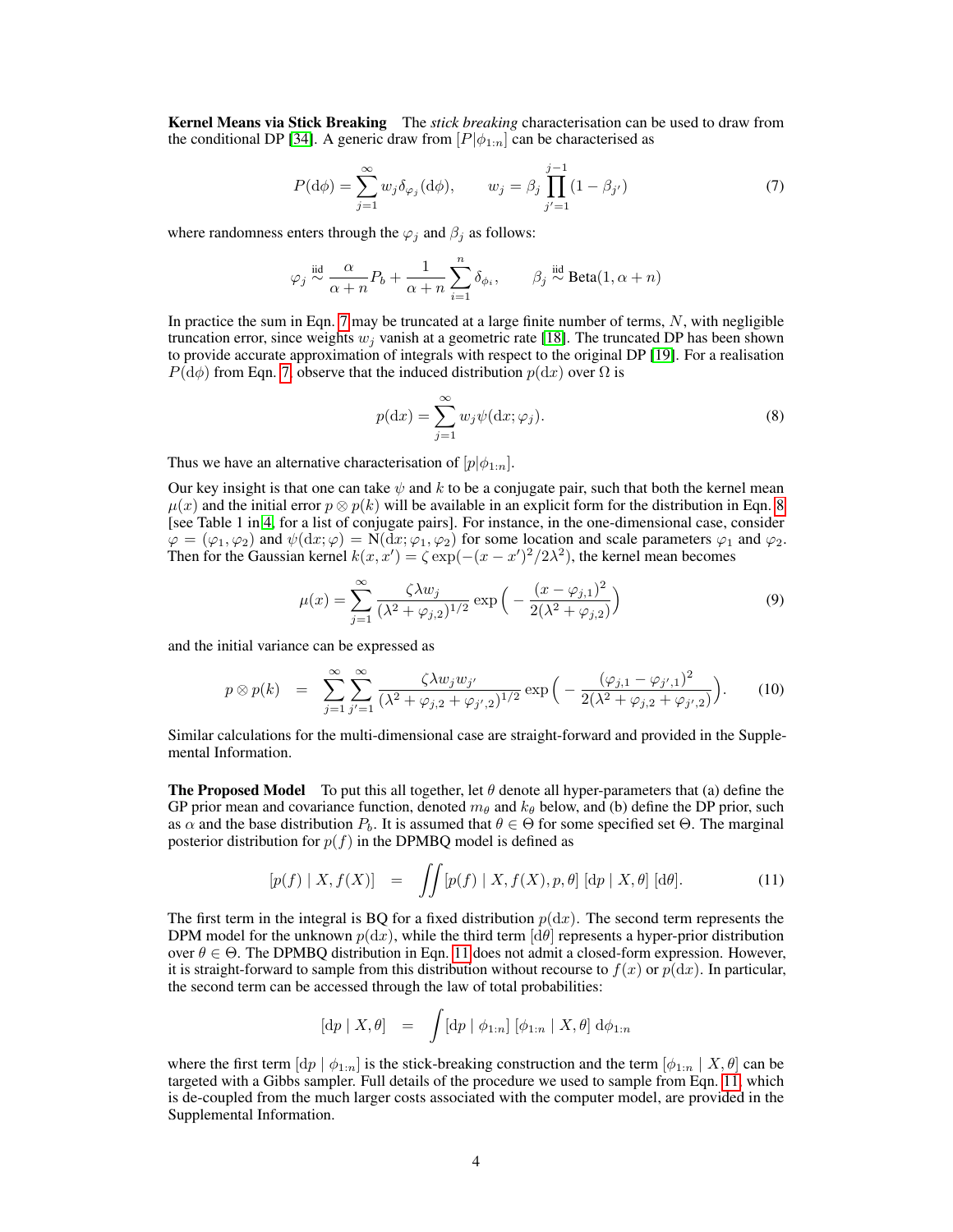**Theoretical Analysis** The analysis reported below restricts attention to a fixed hyper-parameter  $\theta$ and a one-dimensional state-space  $\Omega = \mathbb{R}$ . The extension of theoretical results to multiple dimensions was beyond the scope of this paper.

Our aim in this section is to establish when DPMBQ is "consistent". To be precise, a random distribution  $\mathbb{P}_n$  over an unknown parameter  $\zeta \in \mathbb{R}$ , whose true value is  $\zeta_0$ , is called *consistent* for  $\zeta_0$ at a *rate*  $r_n$  if, for all  $\delta > 0$ , we have  $\mathbb{P}_n[(-\infty, \zeta_0 - \delta) \cup (\zeta_0 + \delta, \infty)] = O_P(r_n)$ . Below we denote with  $f_0$  and  $p_0$  the respective true values of f and p; our aim is to estimate  $\zeta_0 = p_0(f_0)$ . Denote with  $H$  the reproducing kernel Hilbert space whose reproducing kernel is  $k$  and assume that the GP prior mean  $m$  is an element of  $H$ . Our main theoretical result below establishes that the DPMBQ posterior distribution in Eqn. 11, which is a random object due to the *n* independent draws  $x_i \sim p(\mathrm{d}x)$ , is consistent:

**Theorem.** Let  $P_0$  denote the true mixing distribution. Suppose that:

- *1.* f belongs to H and k is bounded on  $\Omega \times \Omega$ .
- 2.  $\psi(\mathrm{d}x;\varphi) = \mathcal{N}(\mathrm{d}x;\varphi_1,\varphi_2)$ *.*
- *3.*  $P_0$  *has compact support* supp $(P_0) \subset \mathbb{R} \times (\underline{\sigma}, \overline{\sigma})$  *for some fixed*  $\underline{\sigma}, \overline{\sigma} \in (0, \infty)$ *.*
- *4.*  $P_b$  has positive, continuous density on a rectangle R, s.t.  $\text{supp}(\overline{P_b}) \subseteq R \subseteq \mathbb{R} \times [\underline{\sigma}, \overline{\sigma}]$ .
- 5.  $P_b(\{(\varphi_1, \varphi_2) : |\varphi_1| > t\}) \leq c \exp(-\gamma|t|^{\delta})$  *for some*  $\gamma, \delta > 0$  *and*  $\forall t > 0$ *.*

*Then the posterior*  $\mathbb{P}_n = [p(f) | X, f_0(X)]$  *is consistent for the true value*  $p_0(f_0)$  *of the integral at the rate*  $n^{-1/4+\epsilon}$  where the constant  $\epsilon > 0$  can be arbitrarily small.

The proof is provided in the Supplemental Information. Assumption (1) derives from results on consistent BQ [4] and can be relaxed further with the results in [21] (not discussed here), while assumptions (2-5) derive from previous work on consistent estimation with DPM priors [14]. For the case of BQ when  $p(\mathrm{d}x)$  is known and H a Sobolev space of order  $s > 1/2$  on  $\Omega = [0, 1]$ , the corresponding posterior contraction rate is  $\exp(-Cn^{2s-\epsilon})$  [4, Thm. 1]. Our work, while providing only an upper bound on the convergence rate, suggests that there is an increase in the fundamental complexity of estimation for  $p(\mathrm{d}x)$  unknown compared to  $p(\mathrm{d}x)$  known. Interestingly, the  $n^{-1/4+\epsilon}$ rate is slower than the classical Bernstein-von Mises rate  $n^{-1/2}$  [36]. However, an out-of-hand comparison between these two quantities is not straight forward, as the former involves the interaction of two distinct non-parametric statistical models. It is known Bernstein-von Mises results can be delicate for non-parametric problems [see, for example, the counter-examples in 10]. Rather, this theoretical analysis guarantees consistent estimation in a regime that is non-standard.

## 3 Results

The remainder of the paper reports empirical results from application of DPMBQ to simulated data and to computational cardiac models.

#### 3.1 Simulation Experiments

To explore the empirical performance of DPMBQ, a series of detailed simulation experiments were performed. For this purpose, a flexible test bed was constructed wherein the true distribution  $p_0$  was a normal mixture model (able to approximate any continuous density) and the true integrand  $f_0$  was a polynomial (able to approximate any continuous function). In this set-up it is possible to obtain closed-form expressions for all integrals  $p_0(f_0)$  and these served as a gold-standard benchmark. To mimic the scenario of interest, a small number n of samples  $x_i$  were drawn from  $p_0(dx)$  and the integrand values  $f_0(x_i)$  were obtained. This information X,  $f_0(X)$  was provided to DPMBQ and the output of DPMBQ, a distribution over  $p(f)$ , was compared against the actual value  $p_0(f_0)$ of the integral. For all experiments in this paper the Gaussian kernel  $k$  defined in Sec. 2.2 was used; the integrand f was normalised and the associated amplitude hyper-parameter  $\zeta = 1$  fixed, whereas the length-scale hyper-parameter  $\lambda$  was assigned a Gam $(2, 1)$  hyper-prior. For the DPM, the concentration parameter  $\alpha$  was assigned a Exp(1) hyper-prior. These choices allowed for adaptation of DPMBQ to the smoothness of both f and p in accordance with the data presented to the method. The base distribution  $P_b$  for DPMBQ was taken to be normal inverse-gamma with hyper-parameters  $\mu_0 = 0$ ,  $\lambda_0 = \alpha_0 = \beta_0 = 1$ , selected to facilitate a simplified Gibbs sampler. Full details of the simulation set-up and Gibbs sampler are reported in the Supplemental Information.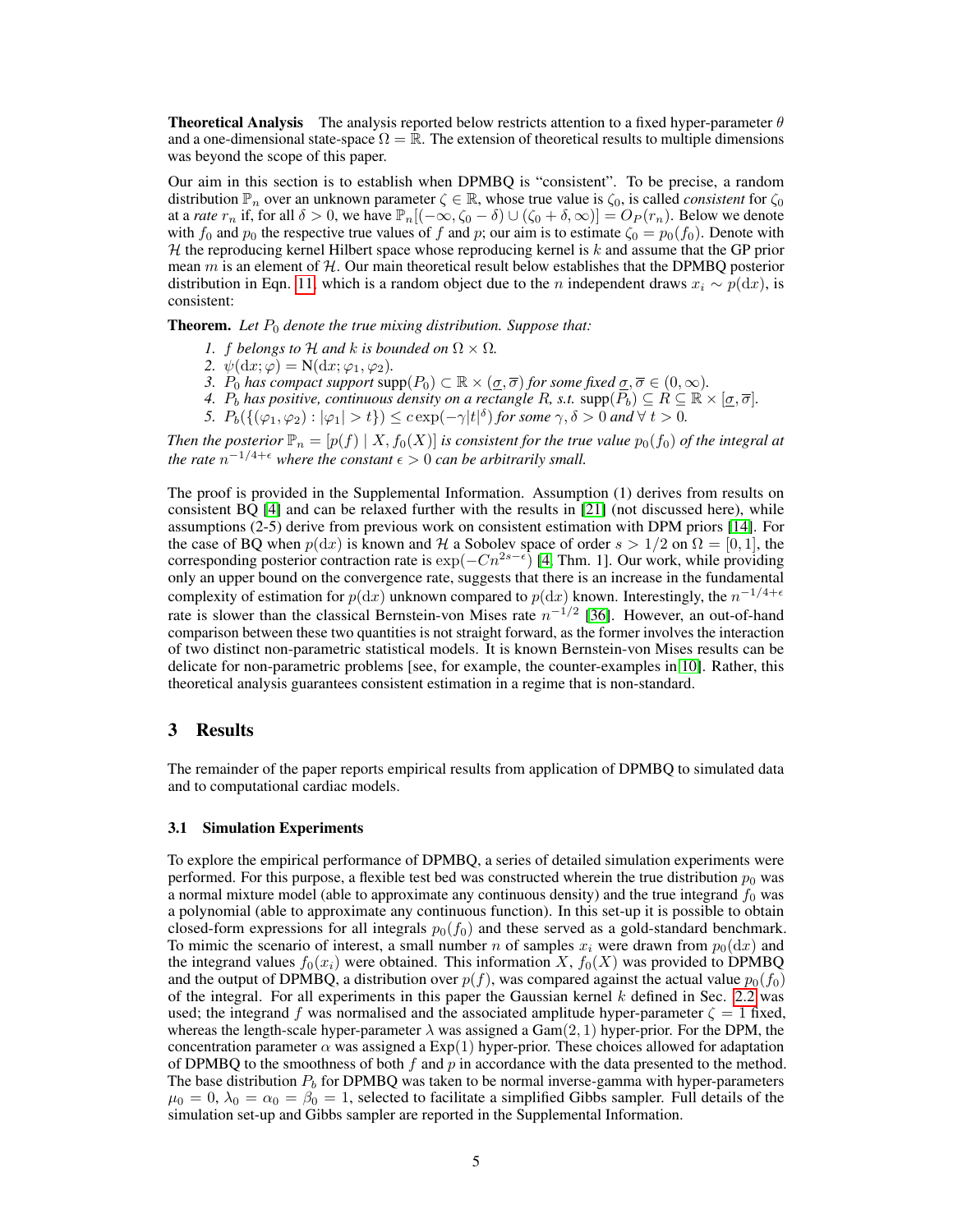

Figure 1: Simulated data results. (a) Comparison of coverage frequencies for the simulation experiments. (b) Convergence assessment: Wasserstein distance  $(W)$  between the posterior in Eqn. 11 and the true value of the integral, is presented as a function of the number  $n$  of data points. [Circles] represent independent realisations and the linear trend is shown in red.]

For comparison, we considered the default 50% confidence interval description of numerical error

$$
\left(\bar{f} - t^* \frac{s}{\sqrt{n}}, \bar{f} + t^* \frac{s}{\sqrt{n}}\right) \tag{12}
$$

where  $\bar{f} = n^{-1} \sum_{i=1}^n f(x_i)$ ,  $s^2 = (n-1)^{-1} \sum_{i=1}^n (f(x_i) - \bar{f})^2$  and  $t^*$  is the 50% level for a Student's t-distribution with  $n-1$  degrees of freedom. It is well-known that Eqn. 12 is a poor description of numerical error when n is small [c.f. "Monte Carlo is fundamentally unsound" 27]. For example, with  $n = 2$ , in the extreme case where, due to chance,  $f(x_1) \approx f(x_2)$ , it follows that  $s \approx 0$  and no numerical error is acknowledged. This fundamental problem is *resolved through the use of prior information* on the form of both f and p in DPMBQ. The appropriateness of DPMBQ therefore depends crucially on the prior. The proposed method is further distinguished from Eqn. 12 in that the distribution over numerical error is fully non-parametric, not e.g. constrained to be Student-t.

Empirical Results Coverage frequencies are shown in Fig. 1a for a specific integration task  $(f_0, p_0)$ , that was deliberately selected to be difficult for Eqn. 12 due to the rare event represented by the mass at  $x = 2$ . These were compared against central 50% posterior credible intervals produced under DPMBQ. These are the frequency with which the confidence/credible interval contain the true value of the integral, here estimated with 100 independent realisations for DPMBQ and 1000 for the (less computational) standard method (standard errors are shown for both). Whilst it offers correct coverage in the asymptotic limit, Eqn. 12 can be seen to be over-confident when  $n$  is small, with coverage often less than 50%. In contrast, DPMBQ accounts for the fact  $p$  is being estimated and provides conservative estimation about the extent of numerical error when  $n$  is small.

To present results that do not depend on a fixed coverage level (e.g. 50%), we next measured convergence in the Wasserstein distance  $W = \int |p(f) - p_0(f_0)| \, d[p(f)] \mid X, f(X)]$ . In particular we explored whether the theoretical rate of  $n^{-1/4+\epsilon}$  was realised. (Note that the theoretical result applied just to fixed hyper-parameters, whereas the experimental results reported involved hyper-parameters that were marginalised, so that this is a non-trivial experiment.) Results in Fig. 1b demonstrated that W scaled with  $n$  at a rate which was consistent with the theoretical rate claimed. Full experimental results on our polynomial test bed, reported in detail in the Supplemental Information, revealed that W was larger for higher-degree polynomials (i.e. more complex integrands  $f$ ), while W was insensitive to the number of mixture components (i.e. to more complex distributions  $p$ ). The latter observation may be explained by the fact that the kernel mean  $\mu$  is a smoothed version of the distribution p and so is not expected to be acutely sensitive to variation in  $p$  itself.

### 3.2 Application to a Computational Cardiac Model

The Model The computation model considered in this paper is due to [24] and describes the mechanics of the left and right ventricles through a heart beat. In brief, the model geometry (Fig. 2a,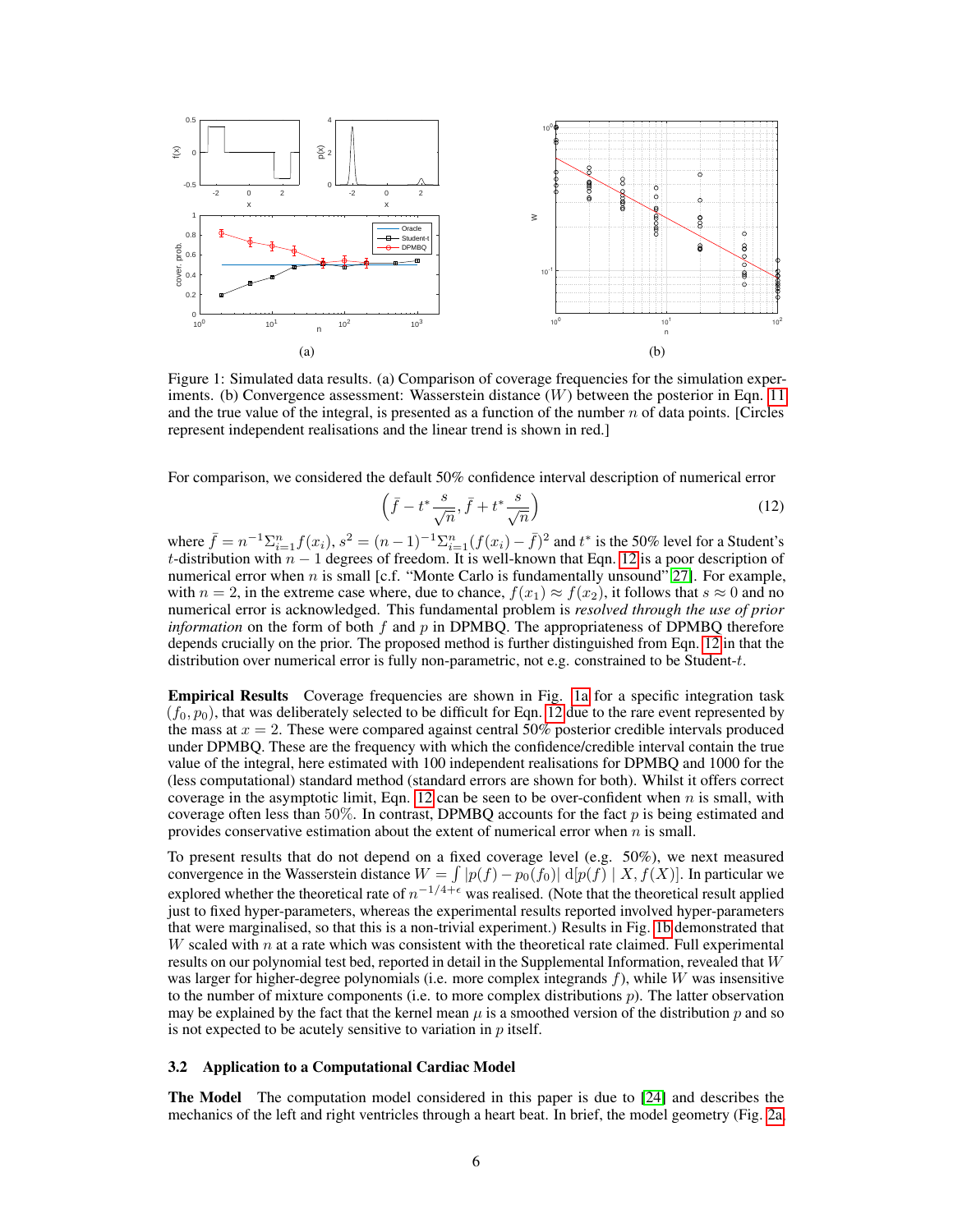

Figure 2: Cardiac model results: (a) Computational cardiac model. A) Segmentation of the cardiac MRI. B) Computational model of the left and right ventricles. C) Schematic image showing the features of pressure (left) and volume transient (right). (b) Comparison of coverage frequencies, for each of 10 numerical integration tasks defined by functionals  $g_j$  of the cardiac model output.

top right) is described by fitting a  $C^1$  continuous cubic Hermite finite element mesh to segmented magnetic resonance images (MRI; Fig. 2a, top left). Cardiac electrophysiology is modelled separately by the solution of the mono-domain equations and provides a field of activation times across the heart. The passive material properties and afterload of the heart are described, respectively, by a transversely isotropic material law and a three element Windkessel model. Active contraction is simulated using a phenomenological cellular model, with spatial variation arising from the local electrical activation times. The active contraction model is defined by five input parameters:  $t_r$  and  $t_d$  are the respective constants for the rise and decay times,  $T_0$  is the reference tension,  $a_4$  and  $a_6$  respectively govern the length dependence of tension rise time and peak tension. These five parameters were concatenated into a vector  $x \in \mathbb{R}^5$  and constitute the model inputs. The model is fitted based on training data y that consist of functionals  $g_j : \mathbb{R}^5 \to \mathbb{R}$ ,  $j = 1, \ldots, 10$ , of the pressure and volume transient morphology during baseline activation and when the heart is paced from two leads implanted in the right ventricle apex and the left ventricle lateral wall. These 10 functionals are defined in the Supplemental Information; a schematic of the model and fitted measurements are shown in Fig. 2a (bottom panel).

**Test Functions** The distribution  $p(dx)$  was taken to be the posterior distribution over model inputs  $x$  that results from an improper flat prior on  $x$  and a squared-error likelihood function:  $\log p(x) = \text{const.} + \frac{1}{0.1^2} \sum_{j=1}^{10} (y_j - g_j(x))^2$ . The training data  $y = (y_1, \dots, y_{10})$  were obtained from clinical experiment. The task we considered is to compute posterior expectations for functionals  $f(x)$  of the model output produced when the model input x is distributed according to  $p(dx)$ . This represents the situation where a fitted model is used to predict response to a causal intervention, representing a clinical treatment. For assessment of the DPMBQ method, which is our principle aim in this experiment, we simply took the test functions  $f$  to be each of the physically relevant model outputs  $g_i$  in turn (corresponding to no causal intervention). This defined 10 separate numerical integration problems as a test bed. Benchmark values for  $p_0(g_i)$  were obtained, as described in the Supplemental Information, at a total cost of  $\approx 10^5$  CPU hours, which would not be routinely practical.

**Empirical Results** For each of the 10 numerical integration problems in the test bed, we computed coverage probabilities, estimated with 100 independent realisations (standard errors are shown), in line with those discussed for simulation experiments. These are shown in Fig. 2b, where we compared Eqn. 12 with central 50% posterior credible intervals produced under DPMBQ. It is seen that Eqn. 12 is usually reliable but *can* sometimes be over-confident, with coverage probabilities less than 50%. This over-confidence can lead to spurious conclusions on the predictive performance of the computational model. In contrast, DPMBQ provides a uniformly conservative quantification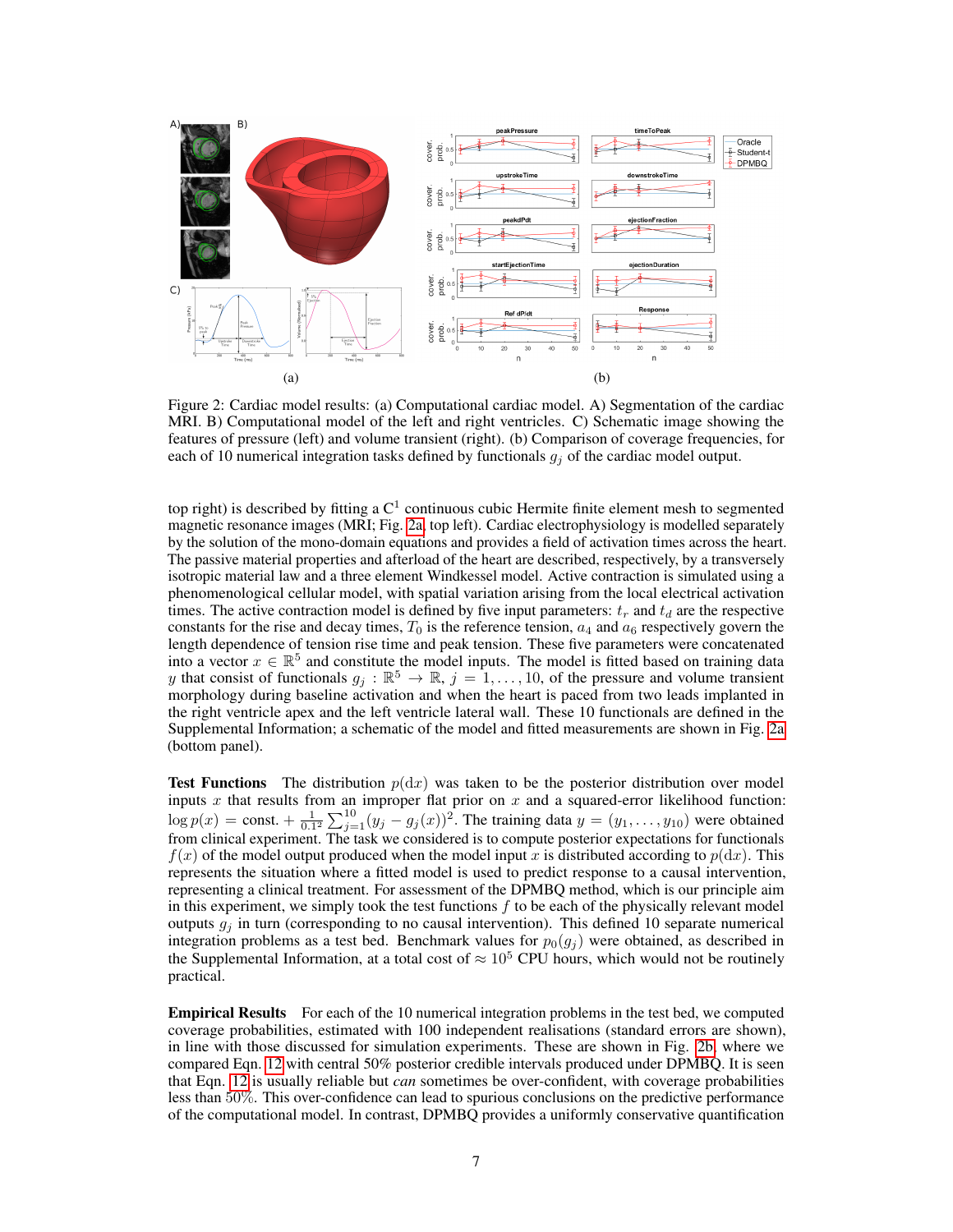of numerical error (cover. prob.  $> 50\%$ ). The DPMBO method is further distinguished from Eqn. 12 in that it entails a *joint* distribution for the 10 integrals (the unknown p is shared across integrals - an instance of transfer learning across the 10 integration tasks). Fig. 2b also appears to show a correlation structure in the standard approach (black lines), but this is an artefact of the common sample set  $\{x_i\}_{i=1}^n$  that was used to simultaneously estimate all 10 integrals; Eqn. 12 is still applied *independently* to each integral.

## 4 Discussion

Numerical analysis often focuses the convergence order of numerical methods, but in non-asymptotic regimes the language of probabilities can provide a richer, more intuitive and more useful description of numerical error. This paper cast the computation of integrals  $p(f)$  as an estimation problem amenable to Bayesian methods [20, 9, 5]. The difficulty of this problem depends on our level of prior knowledge (rendering the problem trivial if a closed-form solution is *a priori* known) and, in the general case, on how much information we are prepared to obtain on the objects  $f$  and  $p$  through numerical computation [16]. In particular, we distinguish between three states of prior knowledge: (1) f known, p unknown, (2) f unknown, p known, (3) both f and p unknown. Case (1) is the subject of Monte Carlo methods [32] and concerns classical problems in applied probability such as estimating confidence intervals for expectations based on Markov chains. Notable recent work in this direction is [8], who obtained a point estimate  $\hat{p}$  for p using a kernel smoother and then, in effect, used  $\hat{p}(f)$  as an estimate for the integral. The decision-theoretic risk associated with error in  $\hat{p}$  was explored in [6]. Independent of integral estimation, there is a large literature on density estimation [37]. Our probabilistic approach provides a Bayesian solution to this problem, as a special case of our more general framework. Case (2) concerns functional analysis, where [26] provide an extensive overview of theoretical results on approximation of unknown functions in an information complexity framework. As a rule of thumb, estimation improves when additional smoothness can be *a priori* assumed on the value of the unknown object [see 4]. The main focus of this paper was Case (3), until now unstudied, and a transparent, general statistical method called DPMBQ was proposed.

The path-finding nature of this work raises several important questions for future theoretical and applied research. First, these methods should be extended to account for the low-rank phenomenon that is often encountered in multi-dimensional integrals [11]. Second, there is no reason, in general, to restrict attention to function values obtained at the locations in  $X$ . Indeed, one could first estimate  $p(dx)$ , then select suitable locations X' from at which to evaluate  $f(X')$  [2]. This touches on aspects of statistical experimental design; the practitioner seeks a set  $X'$  that minimises an appropriate loss functional at the level of  $p(f)$ ; see again [6]. Third, whilst restricted to Gaussians in our experiments, further methodological work will be required to establish guidance for the choice of kernel  $k$  in the GP and choice of base distribution  $P_b$  in the DPM [c.f. chapter 4 of 31].

#### Acknowledgments

CJO and MG were supported by the Lloyds Register Foundation Programme on Data-Centric Engineering. SN was supported by an EPSRC Intermediate Career Fellowship. FXB was supported by the EPSRC grant [EP/L016710/1]. MG was supported by the EPSRC grants [EP/K034154/1, EP/R018413/1, EP/P020720/1, EP/L014165/1], and an EPSRC Established Career Fellowship, [EP/J016934/1]. This material was based upon work partially supported by the National Science Foundation (NSF) under Grant DMS-1127914 to the Statistical and Applied Mathematical Sciences Institute. Opinions, findings, and conclusions or recommendations expressed in this material are those of the author(s) and do not necessarily reflect the views of the NSF.

## References

- [1] F Bach. On the Equivalence Between Quadrature Rules and Random Features. *Journal of Machine Learning Research*, 18:1–38, 2017.
- [2] F-X Briol, CJ Oates, J Cockayne, WY Chen, and M Girolami. On the sampling problem for kernel quadrature. In *Proceedings of the 34th International Conference on Machine Learning*, pages 586–595, 2017.
- [3] F-X Briol, CJ Oates, M Girolami, and MA Osborne. Frank-Wolfe Bayesian quadrature: Probabilistic integration with theoretical guarantees. In *Advances in Neural Information Processing Systems*, pages 1162–1170, 2015.